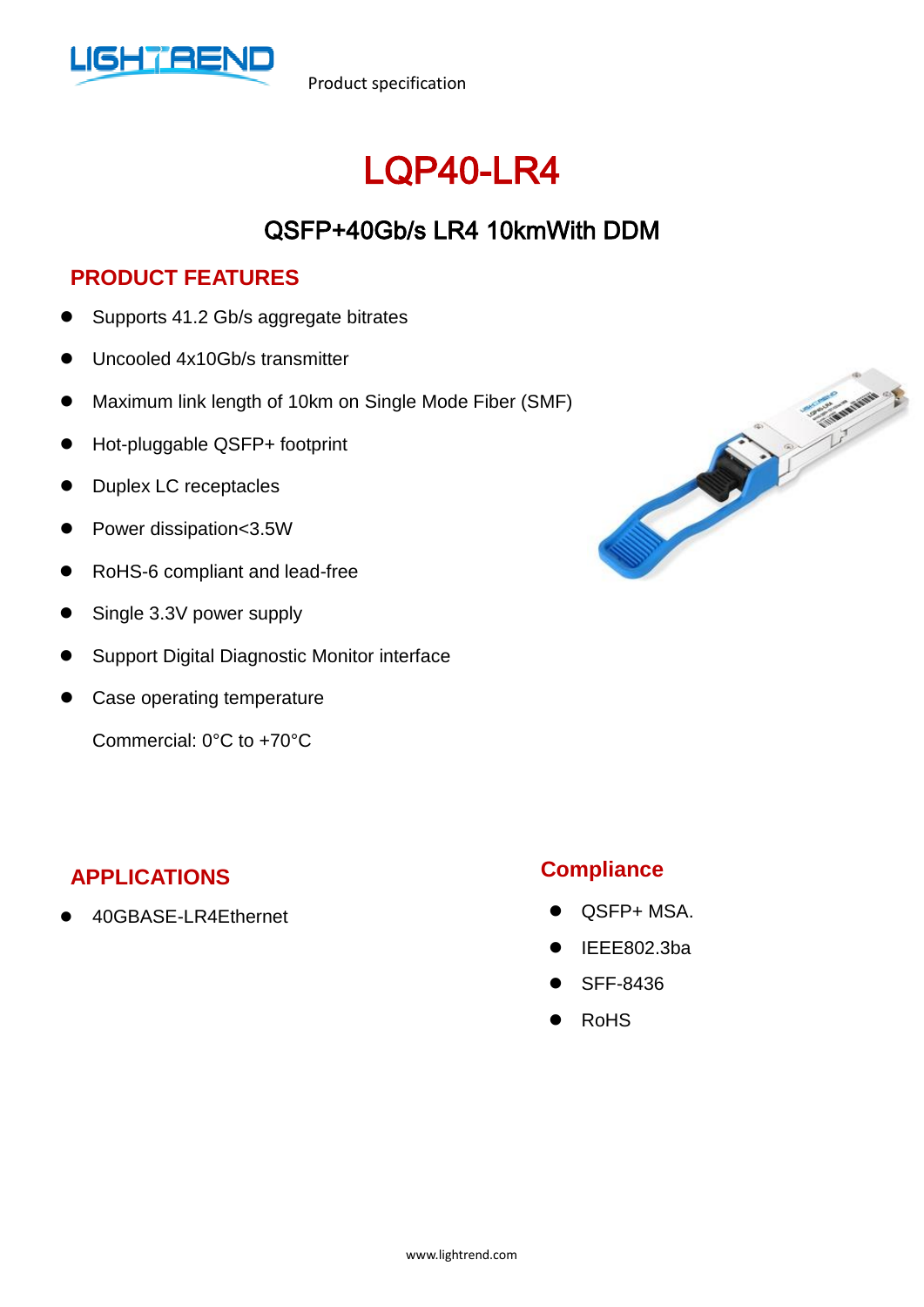

#### **PRODUCT DESCRIPTION**

LQP40-LR4 QSFP+ transceiver modules are designed for use in 40 Gigabit Ethernet links over single mode fiber. They are compliant with the QSFP+ MSA and IEEE 802.3ba 40GBASE-LR4.Module-level digital diagnostic functions are available via an I<sup>2</sup>C interface, as specified by the QSFP+ MSA. The optical transceiver is compliant per the RoHS Directive 2011/65/EU.

#### **Ordering information**

| <b>Packa</b><br>ge | <b>Product part</b><br>NO. | <b>Data</b><br>Rate(<br>Gbps) | <b>Media</b>         | Wavelengt<br>h(nm)                     | <b>TransmissionDista</b><br>nce(km) | <b>Temperature</b><br>Range (°C) |                |
|--------------------|----------------------------|-------------------------------|----------------------|----------------------------------------|-------------------------------------|----------------------------------|----------------|
| QSFP+              | LQP40-LR4                  | 41.2                          | single-mode<br>fiber | 1271nm,<br>1291nm<br>1311nm,<br>1331nm | 10                                  | $0 - 70$                         | Commerc<br>ial |

#### **I. Pin Diagram**



Top Side Viewed from Top

**Bottom Side** Viewed from Bottom

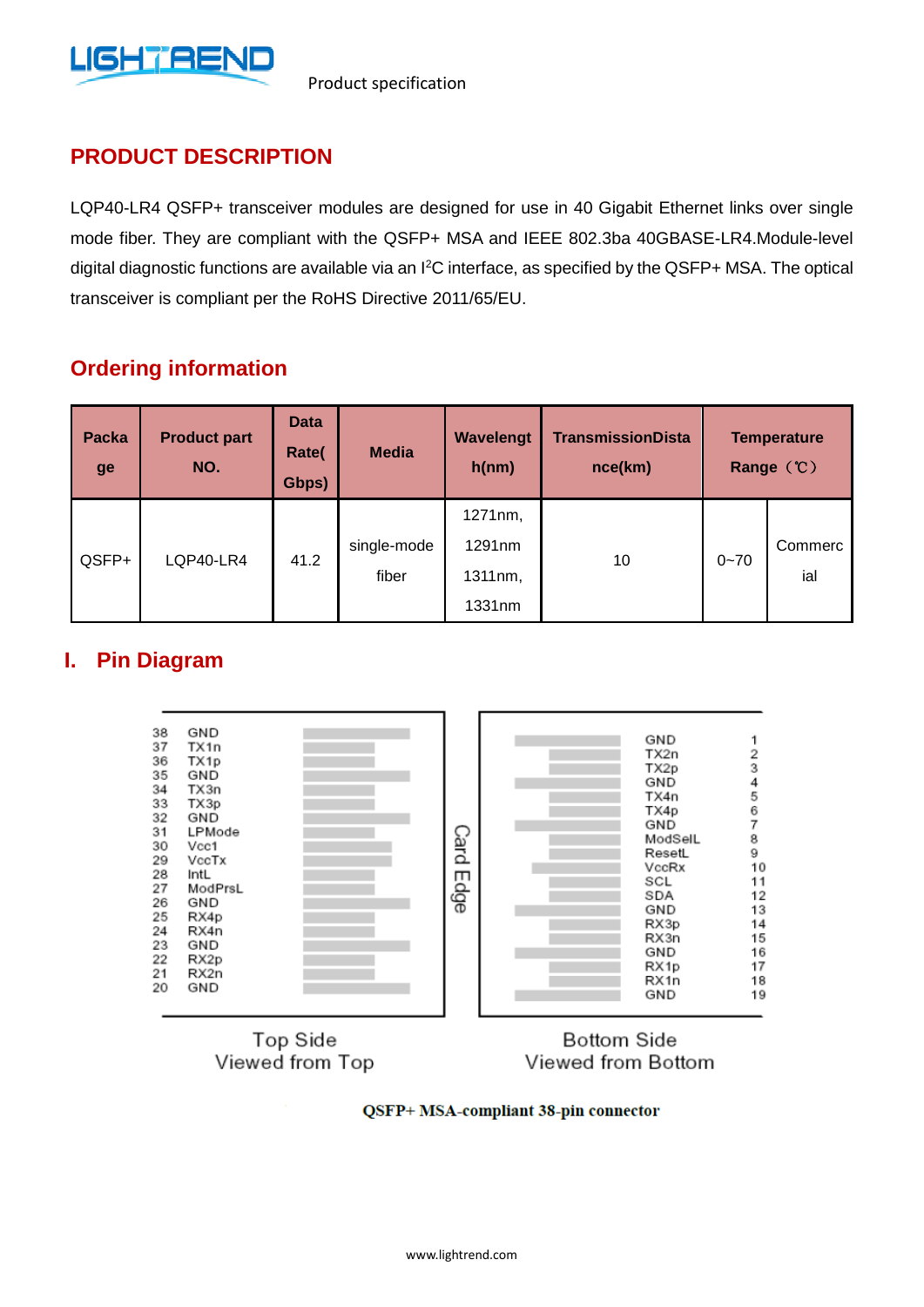

### **II. Pin Descriptions**

| Pin            | <b>Symbol</b> | <b>Name/Description</b>             | Ref. |
|----------------|---------------|-------------------------------------|------|
| 1              | <b>GND</b>    | Ground                              | 1    |
| $\overline{2}$ | Tx2n          | Transmitter Inverted Data Input     |      |
| 3              | Tx2p          | Transmitter Non-Inverted Data Input |      |
| 4              | <b>GND</b>    | Ground                              | 1    |
| 5              | Tx4n          | Transmitter Inverted Data Input     |      |
| 6              | Tx4p          | Transmitter Non-Inverted Data Input |      |
| $\overline{7}$ | <b>GND</b>    | Ground                              | 1    |
| 8              | ModSe1L       | <b>Module Select</b>                |      |
| Pin            | <b>Symbol</b> | <b>Name/Description</b>             | Ref. |
| 9              | ResetL        | <b>Module Reset</b>                 |      |
| 10             | Vcc Rx        | +3.3V Power supply receiver         |      |
| 11             | <b>SCL</b>    | 2-wire serial interface clock       |      |
| 12             | <b>SDA</b>    | 2-wire serial interface data        |      |
| 13             | <b>GND</b>    | Ground                              | 1    |
| 14             | Rx3p          | Receiver Non-Inverted Data Output   |      |
| 15             | Rx3n          | Receiver Inverted Data Output       |      |
| 16             | <b>GND</b>    | Ground                              | 1    |
| 17             | Rx1p          | Receiver Non-Inverted Data Output   |      |
| 18             | Rx1n          | Receiver Inverted Data Output       |      |
| 19             | <b>GND</b>    | Ground                              | 1    |
| 20             | <b>GND</b>    | Ground                              | 1    |
| 21             | Rx2n          | Receiver Inverted Data Output       |      |
| 22             | Rx2p          | Receiver Non-Inverted Data Output   |      |
| 23             | GND           | Ground                              | 1    |
| 24             | Rx4n          | Receiver Inverted Data Output       |      |
| 25             | Rx4p          | Receiver Non-Inverted Data Output   |      |
| 26             | GND           | Ground                              | 1    |
| 27             | ModPrSL       | Module Present                      |      |
| 28             | IntL          | Interrupt                           |      |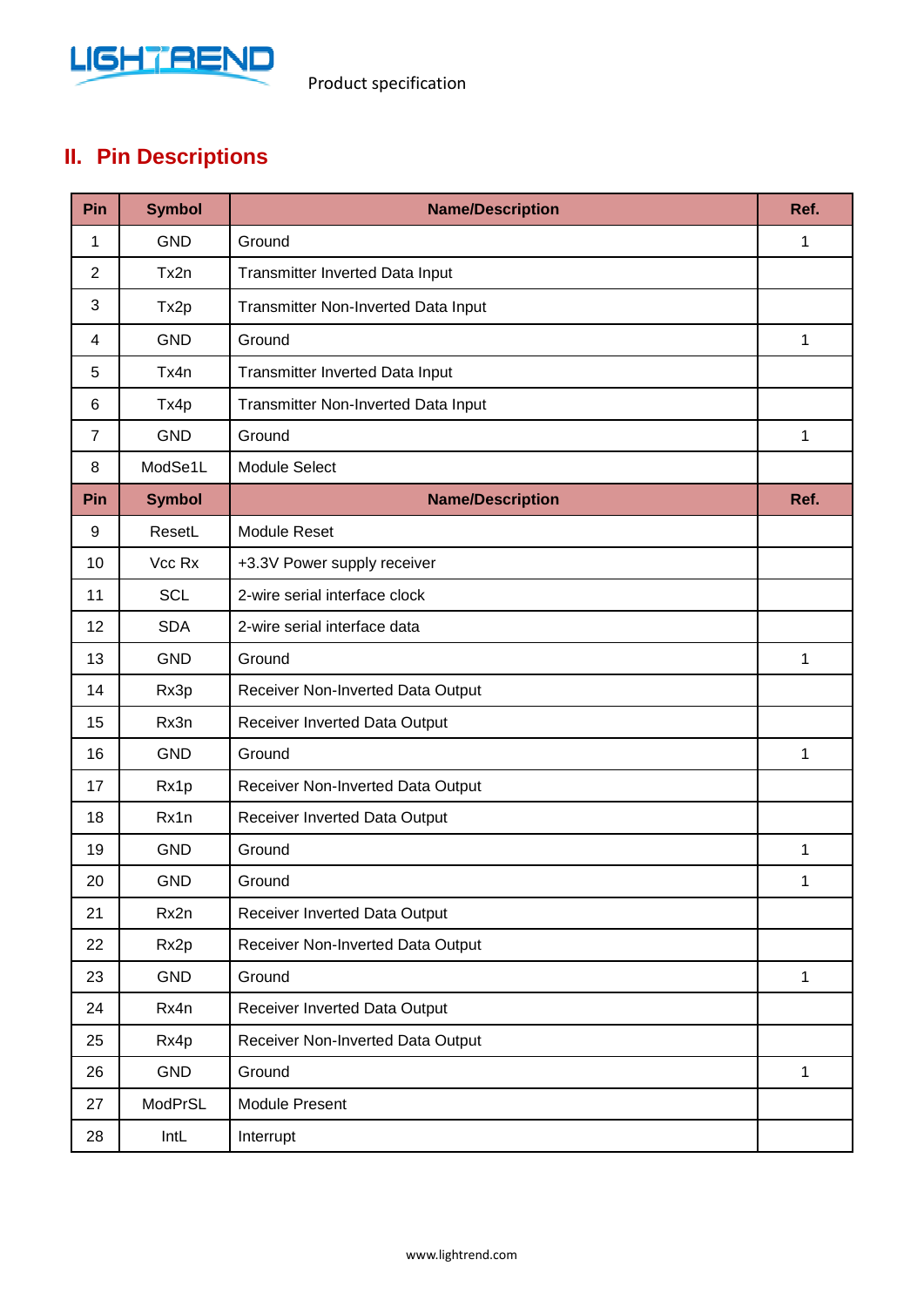

| 29 | VccTx         | +3.3V Power supply transmitter         |   |  |  |
|----|---------------|----------------------------------------|---|--|--|
| 30 | Vcc1          | +3.3V Power Supply                     |   |  |  |
| 31 | <b>LPMode</b> | Low Power Mode                         |   |  |  |
| 32 | <b>GND</b>    | Ground                                 |   |  |  |
| 33 | Tx3p          | Transmitter Non-Inverted Data Input    |   |  |  |
| 34 | Tx3n          | <b>Transmitter Inverted Data Input</b> |   |  |  |
| 35 | <b>GND</b>    | Ground                                 |   |  |  |
| 36 | Tx1p          | Transmitter Non-Inverted Data Input    |   |  |  |
| 37 | Tx1n          | <b>Transmitter Inverted Data Input</b> |   |  |  |
| 38 | <b>GND</b>    | Ground                                 | 1 |  |  |

#### Note:

1. Circuit ground is internally isolated from chassis ground.

#### **III. Absolute Maximum Ratings**

| <b>Parameter</b>                         | <b>Symbol</b>                  | Min.   | Typ. | Max.      | <b>Unit</b> | Ref. |
|------------------------------------------|--------------------------------|--------|------|-----------|-------------|------|
| Storage Temperature                      | Ts                             | $-40$  |      | 85        | °C          |      |
| <b>Storage Ambient Relative Humidity</b> | HA                             | 0      |      | 85        | $\%$        |      |
| Maximum Supply Voltage                   | $Vcc1$ ,<br>$VccTx$ ,<br>VccRx | $-0.5$ |      | 3.6       | V           |      |
| Signal Input Voltage                     |                                | $-0.3$ |      | $Vcc+0.3$ | V           |      |
| Receiver Damage Threshold                |                                | $+3.4$ |      |           | dBm         |      |
| Lead Soldering Temperature/Time          | <b>TSOLD</b>                   |        |      | 260/10    | °C/sec      |      |
| Lead Soldering Temperature/Time          | <b>TSOLD</b>                   |        |      | 360/10    | °C/sec      | 2    |

#### Note:

1.Suitable for wave soldering.

2. Only for soldering by iron.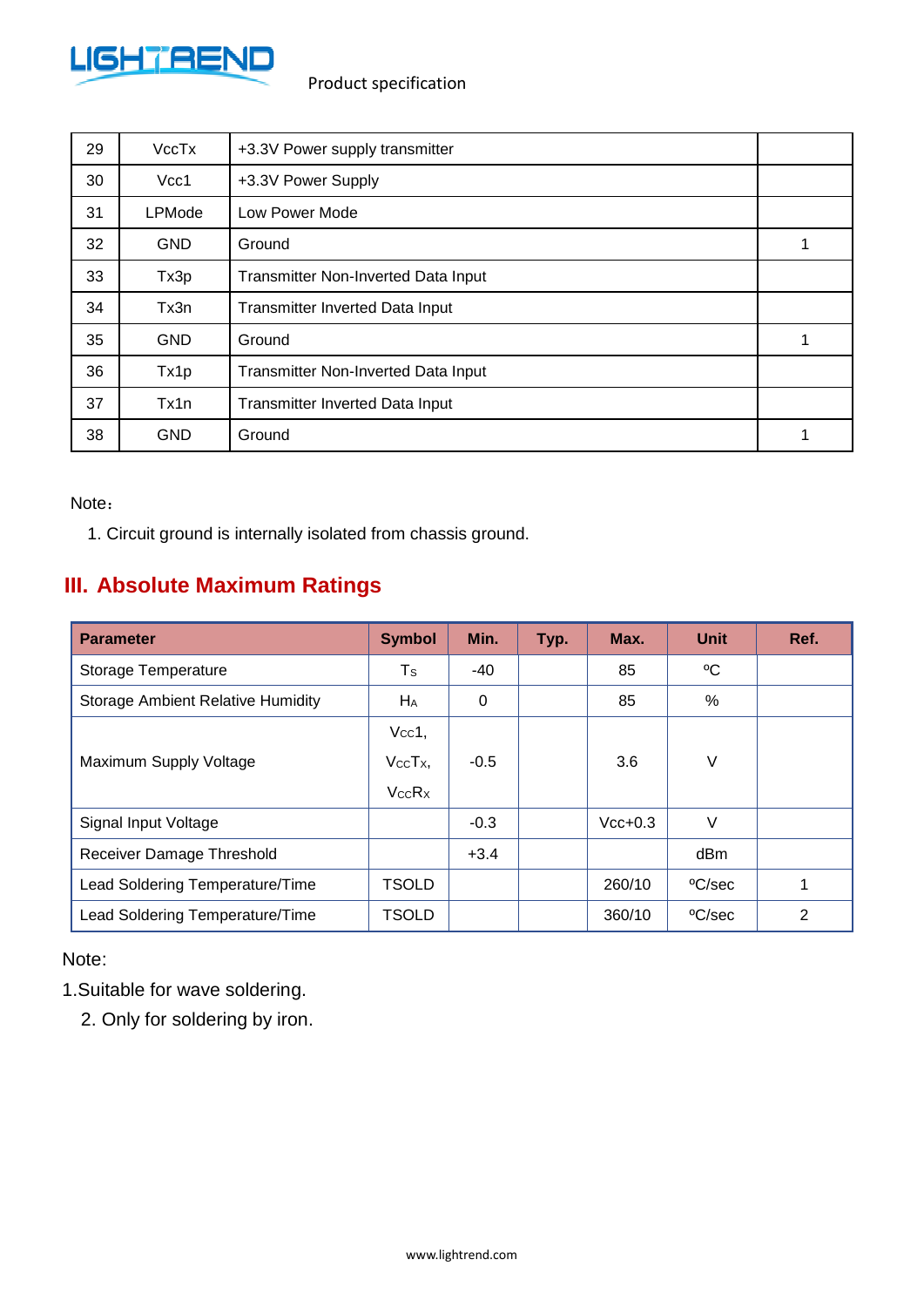

#### **IV. General Product Characteristics**

| <b>Parameter</b>            | Value                            |      | Ref.                        |
|-----------------------------|----------------------------------|------|-----------------------------|
| Module Form Factor<br>QSFP+ |                                  |      |                             |
| Number of Lanes             | 4 Tx and 4 Rx                    |      |                             |
| Maximum Aggregate Data      | 41.2                             | Gb/s |                             |
| Rate                        |                                  |      |                             |
|                             |                                  |      | Higher bit rates may be     |
| Maximum Data Rate per Lane  | 10.3125                          |      | supported. Please contact   |
|                             |                                  |      | Lightrend                   |
| <b>Protocols Supported</b>  | Typical applications include 40G |      |                             |
|                             | Ethernet                         |      |                             |
| Management Interface        | Serial, I2c-based, 400kHz        |      | As defined by the QSFP+ MSA |
|                             | maximum frequency                |      |                             |

| <b>Data Rate Spcifications</b> | <b>Symbol</b> | Min. | Typ. | Max.       | <b>Unit</b> | Ref. |
|--------------------------------|---------------|------|------|------------|-------------|------|
| Bit Rate per Lane              | BR.           |      |      | 10313      | Mb/s        |      |
| <b>Bit Error Ratiio</b>        | <b>BER</b>    |      |      | $10^{-12}$ |             | 2    |
| Link distance on SMF-28        | d             |      |      | 10         | km          | 3    |

Notes:

1. Compliant with 40GBASE-LR4 and XLPPI per IEEE 802.3ba. Compatible with 1/10 Gigabit Ethernet and 1/2/4/8/10G Fibre Channel.

2. Tested with a PRBS  $2^{31}$ -1 test pattern.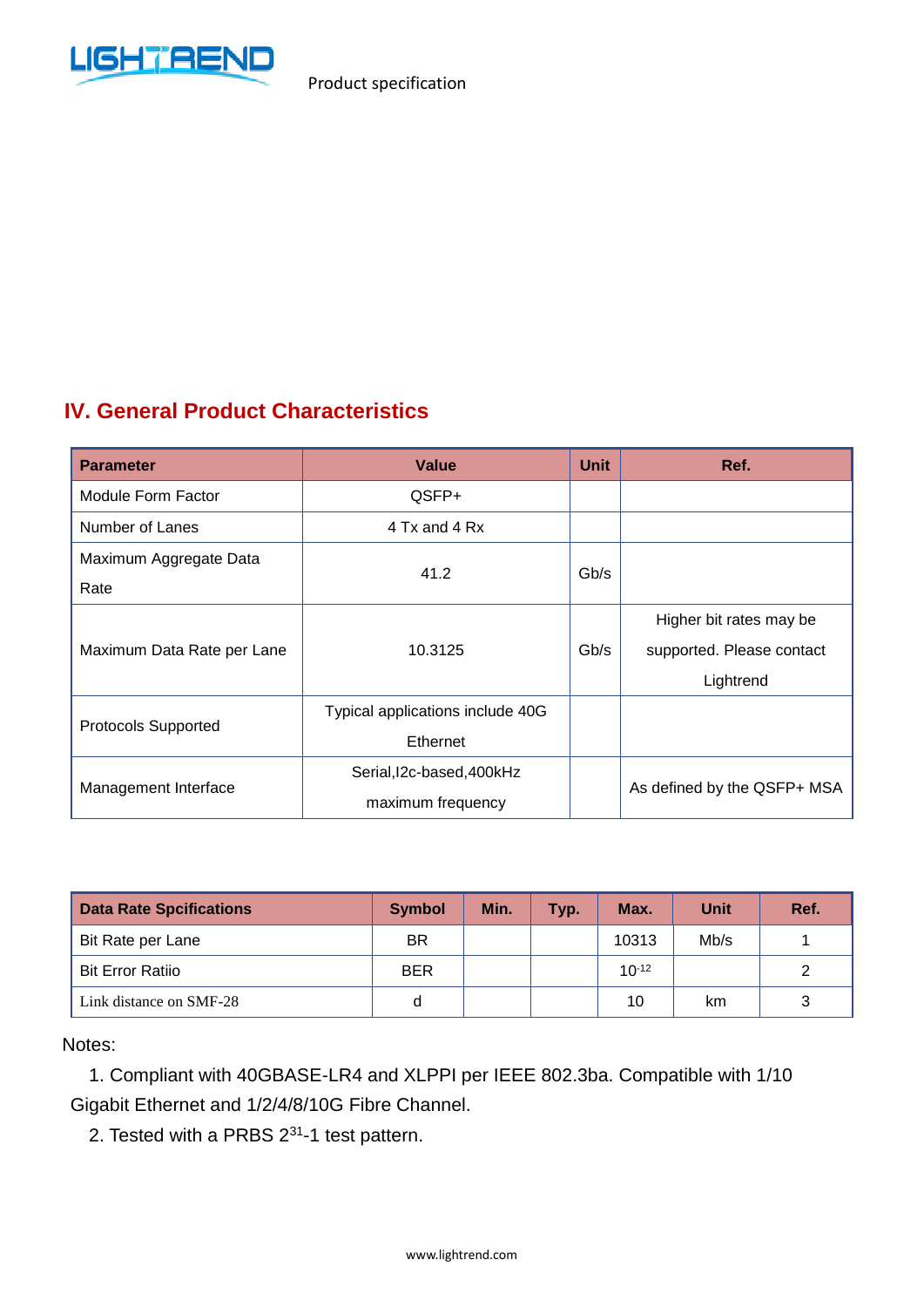

3. Per 40GBASE-LR4, IEEE 802.3ba.

## **V. Optical Characteristics**

| <b>Parameter</b>                                                                                  | <b>Symbol</b> | Min.   | Typ. | Max.   | <b>Unit</b> | Ref. |
|---------------------------------------------------------------------------------------------------|---------------|--------|------|--------|-------------|------|
| <b>Transmitter</b>                                                                                |               |        |      |        |             |      |
| <b>Total Average Launch Power</b>                                                                 | $P_{OUT}$     |        |      | 8.3    | dBm         |      |
| Average Output Power per lane                                                                     | Pout          | $-7$   |      | 2.3    | dBm         |      |
| Transmit OMA per Lane                                                                             | <b>TxOMA</b>  | $-4.0$ |      | 3.5    | dBm         | 1    |
| <b>Extinction Ratio</b>                                                                           | ER            | 3.5    |      |        | dB          |      |
|                                                                                                   | λС            | 1264.5 | 1271 | 1277.5 |             |      |
|                                                                                                   |               | 1284.5 | 1291 | 1297.5 | nm          |      |
| Center Wavelength                                                                                 |               | 1304.5 | 1311 | 1317.5 |             |      |
|                                                                                                   |               | 1324.5 | 1331 | 1337.5 |             |      |
| Sidemode Suppression ratio                                                                        | <b>SMSR</b>   | 30     |      |        | dB          |      |
| <b>Transmitter and Dispersion Penalty</b>                                                         | <b>TDP</b>    |        |      | 3.5    | dB          |      |
| <b>Transmitter OFF Output Power</b>                                                               | <b>POff</b>   |        |      | $-30$  | dBm         |      |
| Transmitter eye mask definition<br>0.25, 0.4, 0.45, 0.25, 0.28, 0.4<br>${X1, X2, X3, Y1, Y2, Y3}$ |               |        |      |        |             |      |

| <b>Receiver</b>          |     |        |      |        |    |  |
|--------------------------|-----|--------|------|--------|----|--|
| Input Optical Wavelength | ۸ın | 1264.5 | 1271 | 1277.5 |    |  |
|                          |     | 1284.5 | 1291 | 1297.5 | nm |  |
|                          |     | 1304.5 | 1311 | 1317.5 |    |  |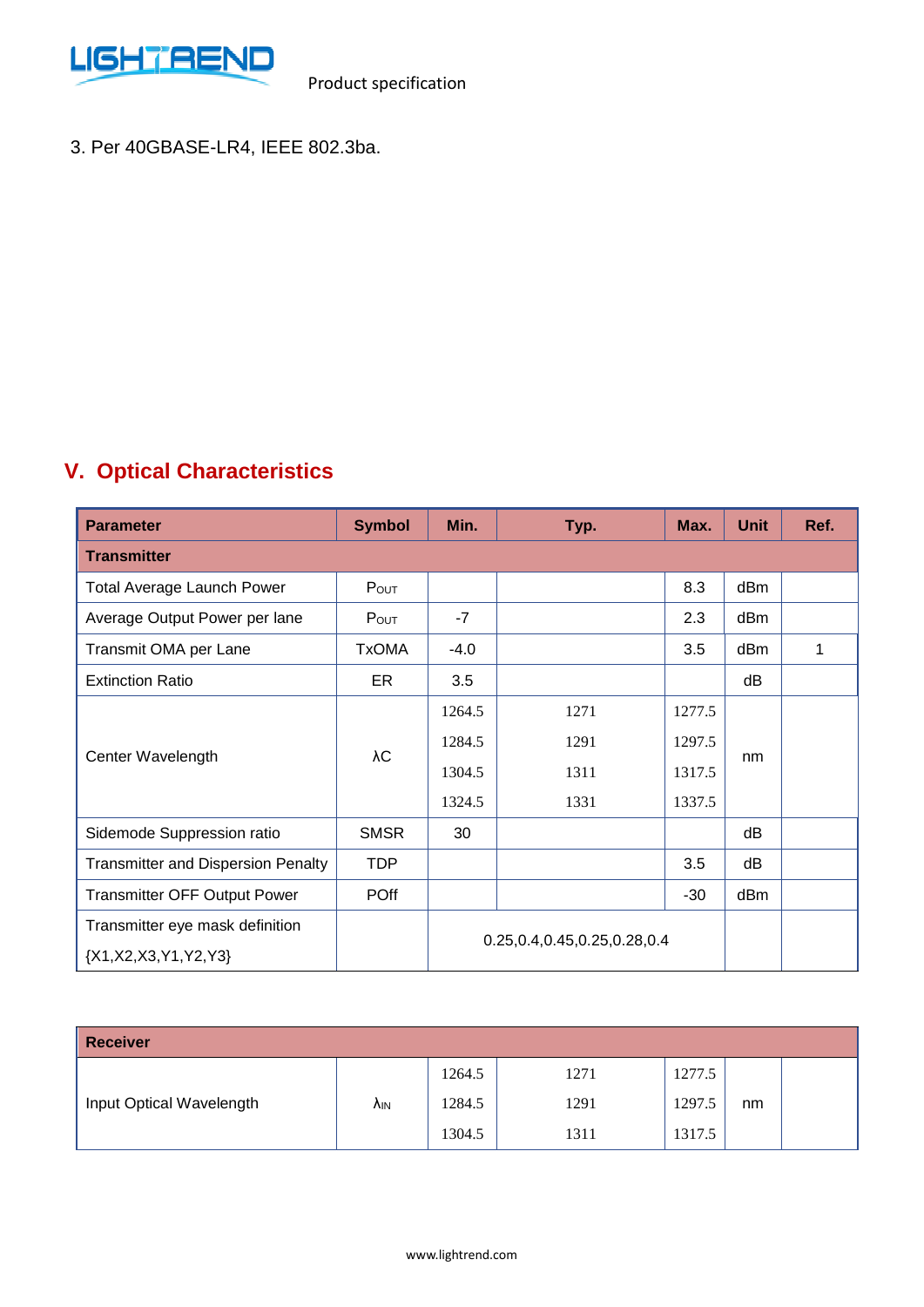

|                                  |                    | 1324.5 | 1331 | 1337.5  |     |  |
|----------------------------------|--------------------|--------|------|---------|-----|--|
| Rx Sensitivity per lane          | R <sub>SENS1</sub> |        |      | $-11.5$ | dBm |  |
| Rx Sensitivity(OMA)              | R <sub>SENS2</sub> |        |      | $-9.6$  | dBm |  |
| InputSaturation Power (Overload) | <b>PSAT</b>        |        |      | $+3.4$  | dBm |  |
| <b>Receiver Reflectance</b>      | Rfl                |        |      | $-12$   | dBm |  |
| Loss of Signal Assert            | $P_A$              | -30    |      |         | dBm |  |
| Loss of Signal De-assert         | $P_D$              |        |      | $-12.5$ | dBm |  |
| <b>LOS Hysteresis</b>            | $P_D - P_A$        | 0.5    |      | 6       | dB  |  |

Note:

1.Even if TDP is <0.9dB, the OMA min must exceed this value.

#### **VI. Memory Map and Control Registers**

Compatiable with SFF-8436Rev.4.8(QSFP+).

#### **VII. Electrical Interface Characteristics**

| <b>Parameter</b>                  | <b>Symbol</b>     | Min.           | Typ. | Max.           | <b>Unit</b> | Ref. |
|-----------------------------------|-------------------|----------------|------|----------------|-------------|------|
|                                   | $Vcc1$ ,          |                |      |                |             |      |
| <b>Supply Voltage</b>             | $V_{CC}T_{X}$     | 3.15           |      | 3.45           | $\vee$      |      |
|                                   | <b>VccRx</b>      |                |      |                |             |      |
| <b>Supply Current</b>             | $_{\text{Lcc}}$   |                |      | 1000           | mA          |      |
| <b>Transmitter</b>                |                   |                |      |                |             |      |
| Input different impedance         | $R_{in}$          | 90             | 100  | 110            | Ω           | 2    |
| Single ended data input swing     | Vin, pp           | 120            |      | 820            | mV          |      |
| Transmitter Disable Voltage       | <b>VDIS</b>       | 2              |      | Vcc            | $\vee$      | 3    |
| <b>Transmitter Enable Voltage</b> | <b>VEN</b>        | $\overline{0}$ |      | 0.8            | V           |      |
| <b>Receiver</b>                   |                   |                |      |                |             |      |
| Output different impedance        | $R_{\text{out}}$  | 90             | 100  | 110            | Ω           | 2    |
| Single ended data output swing    | Vout, pp          | 340            |      | 850            | mV          | 4    |
| <b>LOS Asserted</b>               | V <sub>LOSA</sub> | $\overline{2}$ |      | <b>VCCHOST</b> | $\vee$      | 5    |
| <b>LOS De-asserted</b>            | <b>VLOSD</b>      | $\overline{0}$ |      | 0.8            | $\vee$      | 5    |
| Power Supply Rejection            | <b>PSR</b>        | 50             |      |                | mVpp        |      |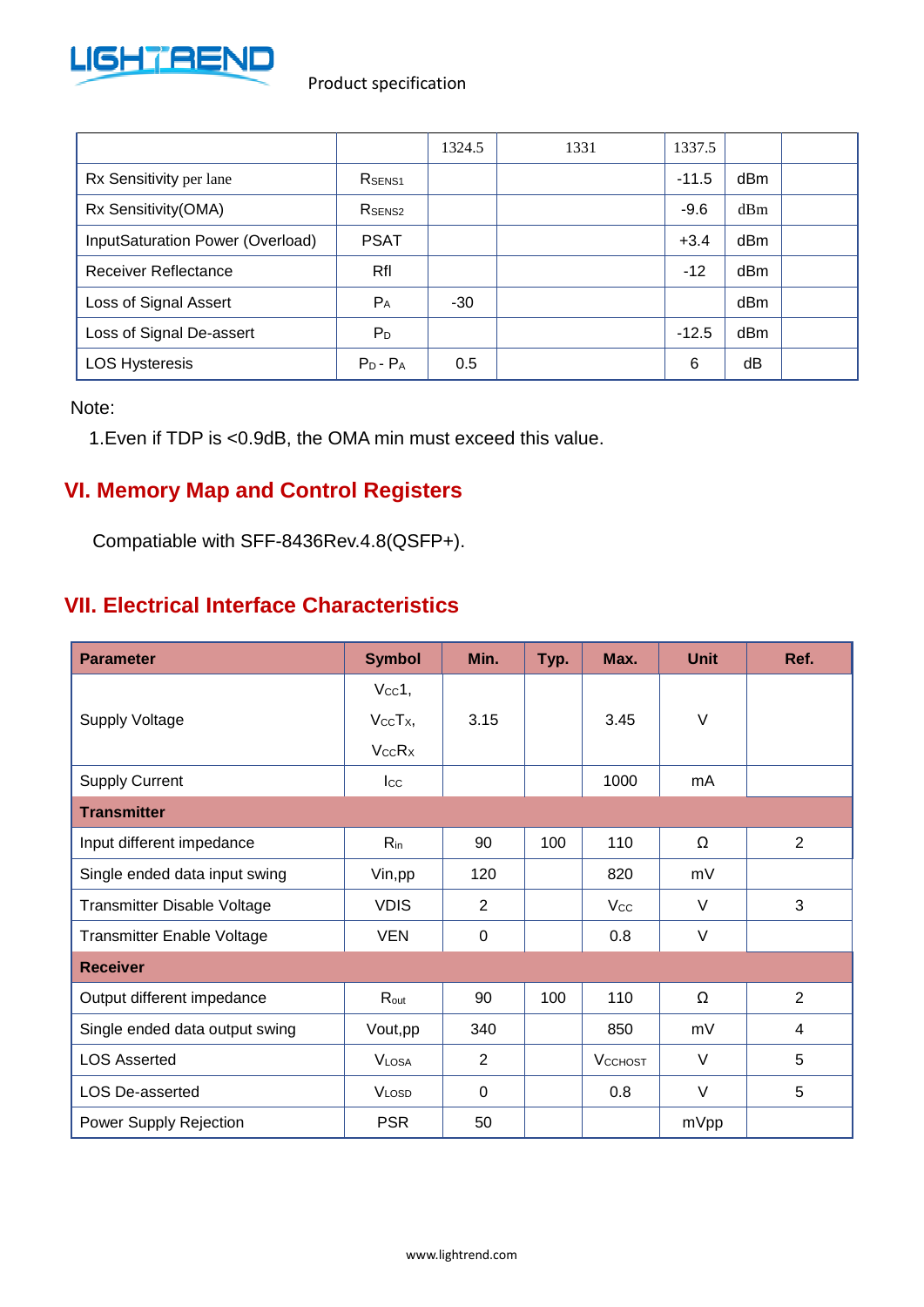

Note :

- 1.Maximum total power value is specified across the full temperature and voltage range.
- 2.Connected directly to TX data input pins. AC coupled thereafter.
- 3.Or open circuit.
- 4.Into 100Ωdifferential termination.

5.LossOf Signal is LVTTL. Logic "0"indicates normal operation; logic "1" indicates no signal detected.

#### **VIII.Mechanical Specifications**(Unit: mm)